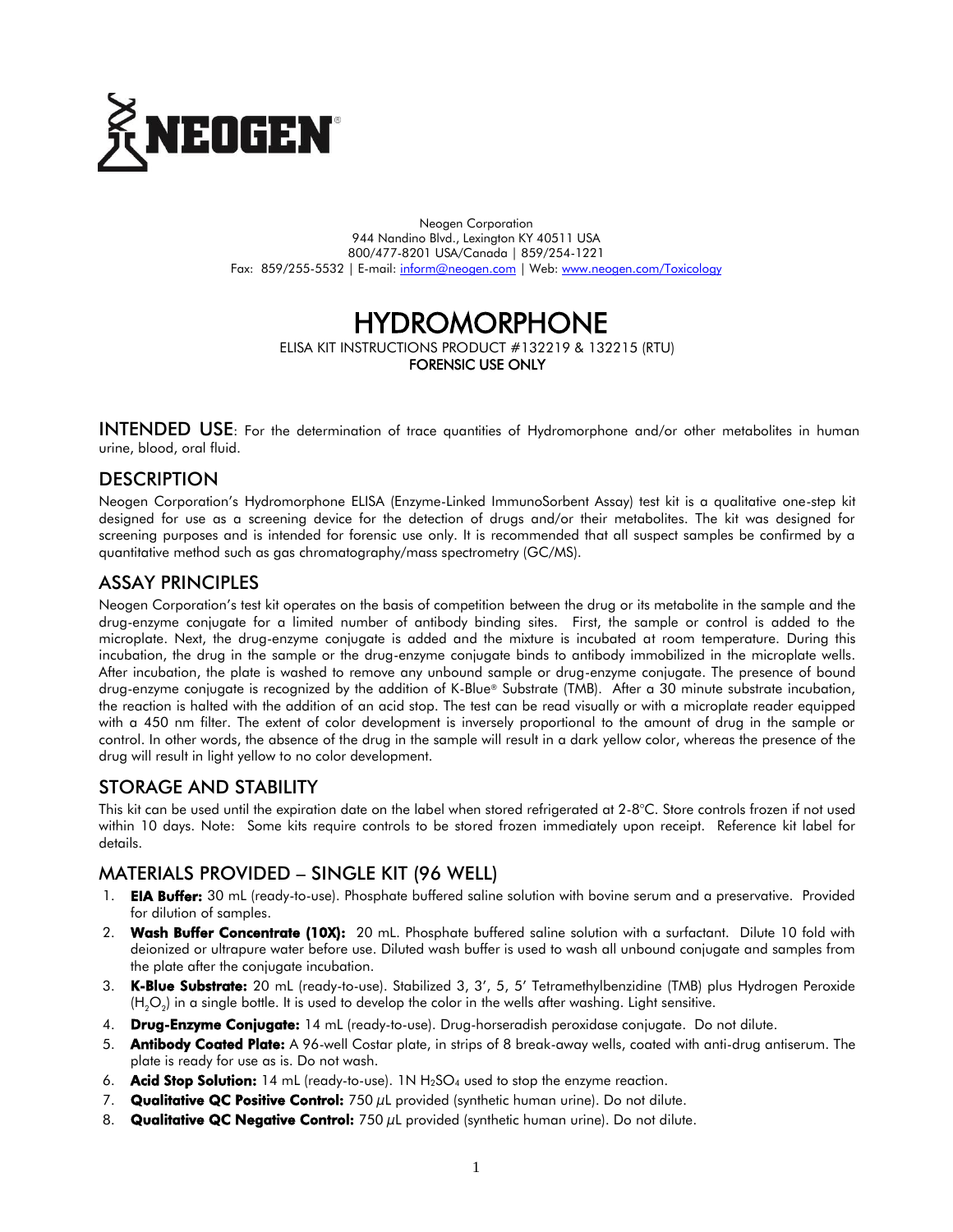# MATERIALS PROVIDED – BULK KIT (480 WELL)

- 1. **EIA Buffer:** 200 mL (ready-to-use). Phosphate buffered saline solution with bovine serum and a preservative. Provided for dilution of samples.
- 2. Wash Buffer Concentrate (10X): 100 mL. Phosphate buffered saline solution with a surfactant. Dilute 10 fold with deionized or ultrapure water before use. Diluted wash buffer is used to wash all unbound conjugate and samples from the plate after the conjugate incubation.
- 3. K-Blue Substrate: 100 mL (ready-to-use). Stabilized 3, 3', 5, 5' Tetramethylbenzidine (TMB) plus Hydrogen Peroxide (H $_{2}$ O $_{2}$ ) in a single bottle. It is used to develop the color in the wells after washing. Light sensitive.
- 4. Drug-Enzyme Conjugate: 5 x 14 mL (ready-to-use). Drug-horseradish peroxidase conjugate. Do not dilute.
- 5. Antibody Coated Plate: 5 x 96 well Costar plates, in strips of 8 break-away wells, coated with anti-drug antiserum. The plates are ready for use as is. Do not wash.
- 6. **Acid Stop Solution:** 90 mL (ready-to-use). 1N  $H_2SO_4$  used to stop the enzyme reaction.
- 7. Qualitative QC Positive Control:  $5 \times 750 \,\mu$ L (synthetic human urine). Do not dilute.
- 8. Qualitative QC Negative Control:  $5 \times 750 \mu$ L (synthetic human urine). Do not dilute.

## MATERIALS NEEDED BUT NOT PROVIDED

- 1. Deionized water.
- 2. Precision pipettes that range from 10  $\mu$ L 1000  $\mu$ L and disposable tips.
- 3. Graduated cylinder to dilute and mix wash buffer.
- 4. Plate cover or plastic film to cover plate during incubation.
- 5. Clean glassware (i.e. test tubes) to dilute samples.
- 6. Microplate reader with 450 nm filter.
- 7. Cut-off calibrator.

## OPTIONAL MATERIALS

1. Microplate shaker.

#### PRECAUTIONS AND NOTES

- 1. **DO NOT** use kits or components beyond expiration date.
- 2. **DO NOT** mix conjugates and plates from different kit lots.
- 3. **DO NOT** pipette reagents by mouth.
- 4. Pour K-Blue Substrate out of the bottle into a clean reservoir. To prevent contamination of the substrate, DO NOT pipette out of the bottle.
- 5. All specimens should be considered potentially infectious. Exercise proper handling precautions.
- 6. Keep plate covered except when adding reagents, washing or reading.
- 7. Kit components should be refrigerated at all times when not in use.
- 8. Keep the controls frozen if storing longer than 10 days. Avoid repeated freeze-thaw cycles. Note: Some kits require controls to be stored frozen immediately upon receipt. Reference kit label for details.
- 9. Use aseptic technique when opening and removing reagents from vials and bottles.
- 10. DO NOT smoke, eat or drink in areas where specimens or reagents are being handled.
- 11. DO NOT substitute DI water for the wash step of this protocol. Use only Neogen's wash buffer.
- 12. Sodium Azide concentrations at 0.01% or less should not interfere with the assay provided that recommended dilutions are followed.
- 13. DO NOT reuse wells, they are for one use only.

#### PROCEDURAL NOTES

- 1. Desiccant bag must remain in foil pouch with unused strips. Keep ziplock pouch sealed when not in use to maintain a dry environment.
- 2. Use clean pipette tips for the buffer, drug-enzyme conjugate, controls and samples.
- 3. Before pipetting a reagent, rinse the pipette tip three times with that reagent.
- 4. When pipetting into the wells, **DO NOT** allow the pipette tip to touch the inside of the well or any of the reagent already inside the well. This may result in cross contamination.
- 5. Controls and samples should be assayed in duplicate.
- 6. Before substrate addition, wipe the outside bottom of the wells with a lint-free wiper to remove dust and fingerprints.
- 7. Gently mix specimens and reagents before use. Avoid vigorous agitation.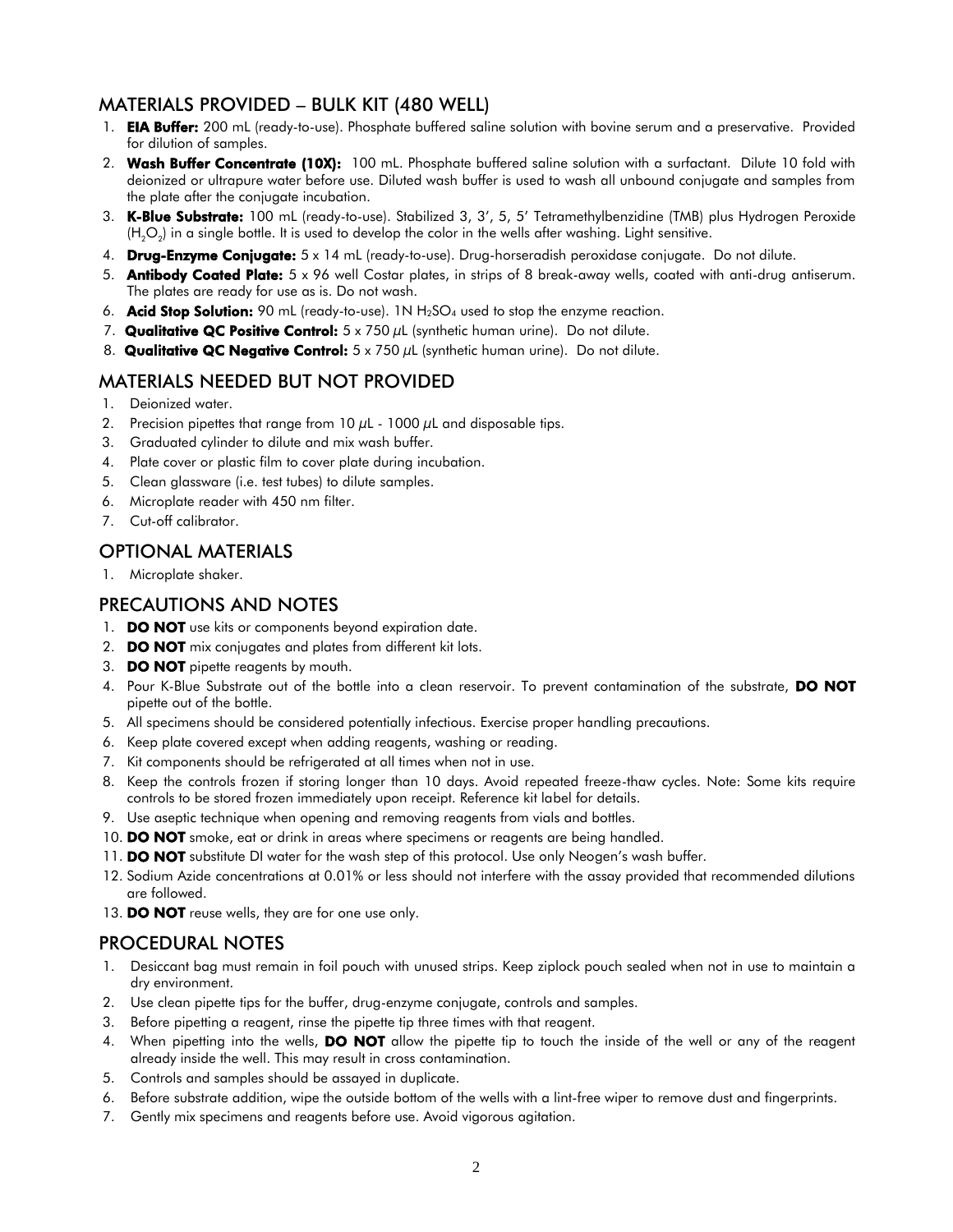## SAMPLE TREATMENT

Recommended minimum sample dilutions are listed below. These dilutions may change based on your laboratory's determination. All sample dilutions should be made in Neogen's EIA Buffer.

- a. Urine: A dilution of 1:50 (i.e. 1 part sample to 49 parts provided EIA buffer) is required for optimal assay performance. Please contact your Neogen representative for assistance.
- b. Whole blood: A dilution of 1:50 (i.e. 1 part sample to 49 parts provided EIA buffer) is required for optimal assay performance. Please contact your Neogen representative for assistance.
- c. Oral Fluid: No dilution is required for optimal assay performance. A centrifugation step may be used to spin down particulate matter prior to dilution. Please contact your Neogen Representative for assistance.
- d. Other Forensic sample types: Please contact your Neogen Representative for assistance.

#### TEST PROCEDURES

The following test procedures can be run manually or on an automated instrument. Please contact your Neogen representative for assistance with protocols for automated instruments.

- 1. Determine the number of wells to be used.
- 2. Gently mix the ready to use conjugate solution by inversion. Do not vortex. Store unused conjugate at 2-8°C.
- 3. Add 10  $\mu$ L of sample, Neogen controls or laboratory calibrators to the appropriate wells in duplicate. DO NOT dilute Neogen's positive or negative controls.
- 4. Add 100 µL of ready to use drug-enzyme conjugate to each well. Use 8-channel pipetter or 12-channel pipetter for rapid addition.
- 5. For manual runs, mix by gently shaking plate. A microplate shaker may be used.
- 6. Cover plate with plastic film or plate cover and incubate at room temperature for 45 minutes.
- 7. During the conjugate incubation, dilute concentrated wash buffer 10 fold with deionized water (i.e. 20 mL of concentrated wash buffer plus 180 mL of deionized water). Mix thoroughly. Diluted wash buffer is stable for 5 days at room temperature or 7 days at 2-8°C.
- 8. Once the incubation is complete, dump or aspirate the liquid from the wells. Tap the plate on a clean lint-free towel to remove any remaining liquid in the wells.
- 9. Wash each well with 300 µL of diluted wash buffer. Manual Wash: For manual wash procedures repeat for a total of 3 washings, invert and tap dry the plate following each step. After completing the last wash step wipe the bottom of the wells with a lint-free towel to remove any liquid on the outside of the wells. Automated Wash: If an automated plate washer is used wash the plate for a total of 5 washings with  $300 \mu$ L of diluted wash buffer. It is important for the automated washer to conduct a final aspirate cycle to eliminate residual amounts of wash buffer. Residual amounts of buffer in the wells will affect assay performance. Note: DI water should never be used for the plate wash.
- 10. Add 100 µL of the K-Blue Substrate to each well. For manual runs, use a multi-channel pipetter for best results.
- 11. Incubate at room temperature for 30 minutes.
- 12. Add 100 µL of the Acid Stop (1N H<sub>2</sub>SO<sub>4</sub>) to each well to stop enzyme reaction. Mix gently before measuring the absorbance. For automated systems a 10 second shake is sufficient. Measure the absorbance at a wavelength of 450 nm. Wells should be read within 2 hours of stopping the reaction.

#### STANDARD CURVE IN EIA BUFFER

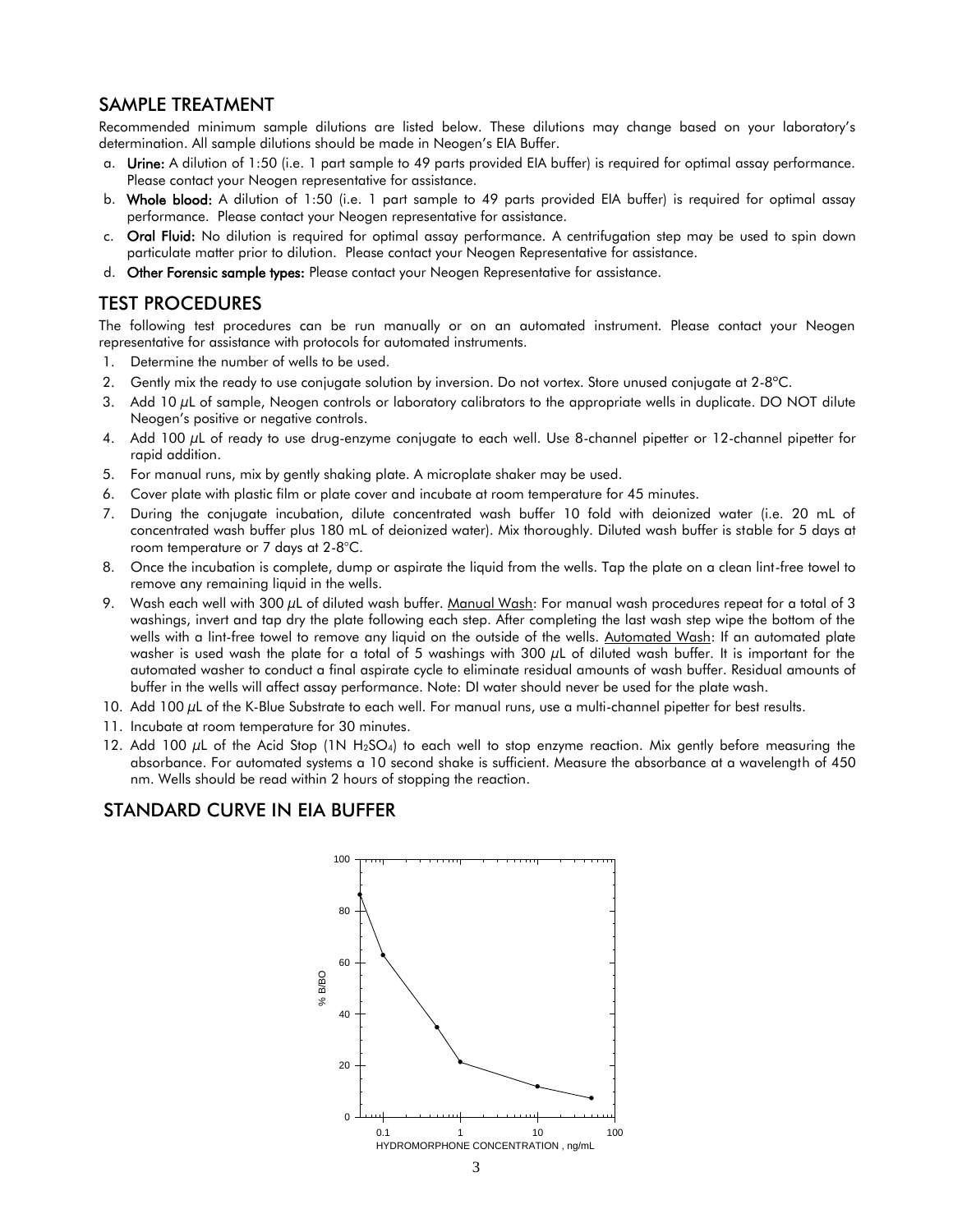# SENSITIVITY

| Compound      | 1-50 in EIA Buffer | I-50 in Whole Blood                                         | <b>I-50 in Whole Blood</b>                                    | I-50 in Urine                                                 |
|---------------|--------------------|-------------------------------------------------------------|---------------------------------------------------------------|---------------------------------------------------------------|
|               |                    | $(1:5$ Dilution: 1 part<br>sample to 4 parts EIA<br>buffer) | $(1:50$ Dilution: 1 part<br>sample to 49 parts EIA<br>buffer) | $(1:50$ Dilution: 1<br>part sample to 49<br>parts EIA buffer) |
| Hydromorphone | $0.33$ ng/mL       | $2.4 \text{ ng/mL}$                                         | $26 \text{ ng/mL}$                                            | $25 \text{ ng/mL}$                                            |

The term I-50 is used to define the sensitivity of the test. This number is derived from a standard curve generated with the drug in EIA Buffer. The drug concentration that shows 50% less color activity than the zero standard is considered to be the  $I-50$ .

## **SPECIFICITY**

| Compound               | Compound<br>Concentration | Hydromorphone<br><b>Equivalents</b> | % Cross<br>Reactivity |
|------------------------|---------------------------|-------------------------------------|-----------------------|
|                        | (ng/mL)                   | (ng/mL)                             |                       |
| 6-Acetylcodeine        | 0.23                      | 0.33                                | 143                   |
| Hydromorphone          | 0.33                      | 0.33                                | 100                   |
| Morphine               | 0.39                      | 0.33                                | 85                    |
| Hydrocodone            | 0.46                      | 0.33                                | 72                    |
| Dihydromorphine        | 0.59                      | 0.33                                | 56                    |
| Codeine                | 0.60                      | 0.33                                | 55                    |
| Ethylmorphine          | 0.61                      | 0.33                                | 54                    |
| Levorphanol            | 0.67                      | 0.33                                | 49                    |
| 6-Acetylmorphine       | 0.75                      | 0.33                                | 44                    |
| Morphine-6-glucuronide | 0.85                      | 0.33                                | 39                    |
| Dihydrocodeine         | 0.86                      | 0.33                                | 38                    |
| Heroin                 | 1.2                       | 0.33                                | 29                    |
| Thebaine               | 20                        | 0.33                                | $\overline{2}$        |
| Levallorphan           | 65                        | 0.33                                | 0.5                   |
| Morphine-3-glucuronide | 80                        | 0.33                                | 0.4                   |
| Oxymorphone            | 120                       | 0.33                                | 0.3                   |
| Oxycodone              | 220                       | 0.33                                | 0.2                   |
| Nalorphine             | 270                       | 0.33                                | 0.1                   |
| Normorphine            | 650                       | 0.33                                | 0.1                   |
| Norcodeine             | 900                       | 0.33                                | 0.04                  |
| Meperidine             | 1400                      | 0.33                                | 0.02                  |
| Dextromethorphan       | 1700                      | 0.33                                | 0.02                  |
| Naloxone               | 2232                      | 0.33                                | 0.01                  |
| Amitriptylline         | 2500                      | 0.33                                | 0.01                  |
| Doxepin                | 4000                      | 0.33                                | 0.01                  |

Note: Hydromorphone equivalents represent 50% B/B<sub>0</sub> assay displacement in EIA Buffer.